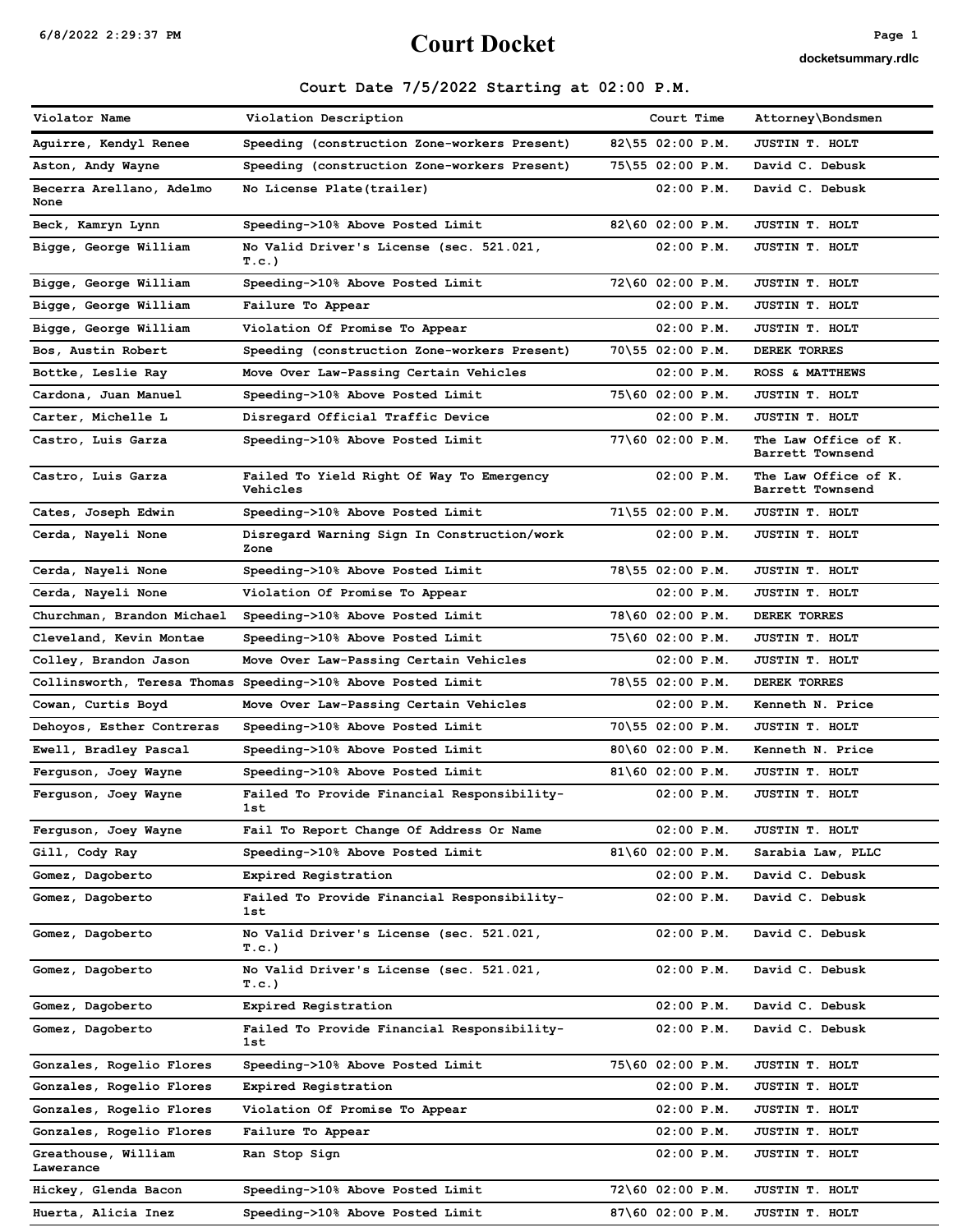# $6/8/2022$  2:29:37 PM Page 2<br>Court Docket

docketsummary.rdlc

## Court Date 7/5/2022 Starting at 02:00 P.M.

| Violator Name              | Violation Description                                                                           | Court Time          | Attorney\Bondsmen           |
|----------------------------|-------------------------------------------------------------------------------------------------|---------------------|-----------------------------|
| King, Franklin Alexander   | Speeding->10% Above Posted Limit                                                                | 77\60 02:00 P.M.    | Kenneth N. Price            |
| Kuruppu, Thimira Madhushan | Speeding (construction Zone-workers Present)                                                    | 73\55 02:00 P.M.    | JUSTIN T. HOLT              |
| Kuruppu, Thimira Madhushan | Fail To Report Change Of Address Or Name                                                        | $02:00$ $P.M.$      | JUSTIN T. HOLT              |
| Lack, Kennith Howard       | Speeding (construction Zone-workers Present)                                                    | 70\55 02:00 P.M.    | JUSTIN T. HOLT              |
| Lester, Derek Joesph       | Speeding->10% Above Posted Limit                                                                | 74\60 02:00 P.M.    | JUSTIN T. HOLT              |
| Lester, Derek Joesph       | Failed To Provide Financial Responsibility-<br>1st                                              | 02:00 P.M.          | JUSTIN T. HOLT              |
| Lester, Derek Joesph       | Failure To Appear                                                                               | $02:00$ $P.M.$      | JUSTIN T. HOLT              |
| Lopez, Salvador None       | Ran Stop Sign                                                                                   | $02:00$ $P.M.$      | JUSTIN T. HOLT              |
| Losoya, Diona Sherice      | Speeding (construction Zone-workers Present)                                                    | 72\55 02:00 P.M.    | JUSTIN T. HOLT              |
| Losoya, Diona Sherice      | Failed To Provide Financial Responsibility-<br>1st                                              | $02:00$ $P.M.$      | JUSTIN T. HOLT              |
| Luedtke, Kayla Leann       | Speeding->10% Above Posted Limit                                                                | 83\60 02:00 P.M.    | JUSTIN T. HOLT              |
| Luedtke, Kayla Leann       | Violation Of Promise To Appear                                                                  | 02:00 P.M.          | JUSTIN T. HOLT              |
| Luttrell, Travis Lee       | Speeding->10% Above Posted Limit                                                                | 70\55 02:00 P.M.    | JUSTIN T. HOLT              |
| Martinez, Miguel Medina    | Speeding->10% Above Posted Limit                                                                | 73\55 02:00 P.M.    | <b>HARRY N. HARRIS</b>      |
| Montes Luna, Adalberto     | Speeding->10% Above Posted Limit                                                                | 80\60 02:00 P.M.    | MANUEL DIAZ LAW FIRM        |
| Montes Luna, Adalberto     | Failed To Provide Financial Responsibility-<br>1st                                              | $02:00$ $P.M.$      | MANUEL DIAZ LAW FIRM        |
| Morrow, Bobby Dajuan       | Speeding (construction Zone-workers Present)                                                    | 70\55 02:00 P.M.    | Kenneth N. Price            |
| Morrow, Bobby Dajuan       | No Valid Driver's License (sec. 521-021,<br>T.c.)-2nd Offense Or More                           | $02:00$ $P.M.$      | Kenneth N. Price            |
| Morrow, Bobby Dajuan       | Possession Of Drug Paraphernalia                                                                | $02:00$ $P.M.$      | Kenneth N. Price            |
| Mujcin, Adelisa None       | Speeding (construction Zone-workers Present)                                                    | 77\55 02:00 P.M.    | JUSTIN T. HOLT              |
| Mujcin, Adelisa None       | Expired Registration                                                                            | 02:00 P.M.          | JUSTIN T. HOLT              |
| Mujcin, Adelisa None       | Failure To Appear                                                                               | $02:00$ $P.M.$      | JUSTIN T. HOLT              |
| Murray, Troy Wayne         | Speeding->10% Above Posted Limit                                                                | 70\55 02:00 P.M.    | JUSTIN T. HOLT              |
| O'Brien, Justin Pride      | Speeding->10% Above Posted Limit                                                                | 70\55 02:00 P.M.    | <b>RAJISH JOSE</b>          |
| Parkey, Stephanie Breeann  | Speeding->10% Above Posted Limit                                                                | 77\60 02:00 P.M.    | RAJISH JOSE                 |
| Pawluk, Michal,tomasz      | Improper Passing to the Right                                                                   | 02:00 P.M.          | JUSTIN T. HOLT              |
| Perez, Timothy Gene        | Speeding->10% Above Posted Limit                                                                | $62\145 02:00 P.M.$ | JUSTIN T. HOLT              |
| <b>Perez, Timothy Gene</b> | Fail To Report Change Of Address Or Name                                                        | 02:00 P.M.          | JUSTIN T. HOLT              |
| Phelps, Eric Clayton       | Speeding->10% Above Posted Limit                                                                | 74\60 02:00 P.M.    | JUSTIN T. HOLT              |
| Phelps, Eric Clayton       | Expired Registration-Buyer's Tag                                                                | $02:00$ $P.M.$      | JUSTIN T. HOLT              |
| Purkey, James Taylor       | Speeding->10% Above Posted Limit                                                                | 77\60 02:00 P.M.    | <b>J. CHANCE SMITH</b>      |
| Rashdan, Ala Eldean        | Speeding->10% Above Posted Limit                                                                | 91\60 02:00 P.M.    | <b>BONNIE WOLF</b>          |
| Rashdan, Ala Eldean        | Failed To Display Drivers License                                                               | 02:00 P.M.          | <b>BONNIE WOLF</b>          |
| Remmel, Frank Eugene       | Failed To Provide Financial Responsibility-<br>1st                                              | 02:00 P.M.          | <b>HAWKINS &amp; WALKER</b> |
|                            | Rodrigues Hernandez, Damian Speeding->10% Above Posted Limit                                    | 76\60 02:00 P.M.    | JUSTIN T. HOLT              |
|                            | Rodrigues Hernandez, Damian No Valid Driver's License (sec. 521.021,<br>T.c.)                   | $02:00$ P.M.        | JUSTIN T. HOLT              |
| Ruscoe, Giacomo A          | Speeding (construction Zone-workers Present)                                                    | 75\55 02:00 P.M.    | Kenneth N. Price            |
| Ruscoe, Giacomo A          | Obscured License Plate                                                                          | $02:00$ $P.M.$      | Kenneth N. Price            |
| Ruscoe, Giacomo A          | No Front License Plate                                                                          | $02:00$ $P.M.$      | Kenneth N. Price            |
| Smith, Philip Ray          | Speeding->10% Above Posted Limit                                                                | 84\55 02:00 P.M.    | JUSTIN T. HOLT              |
| Stanley, Howard Perry      | Speeding->10% Above Posted Limit                                                                | 76\60 02:00 P.M.    | JUSTIN T. HOLT              |
| Stewart, Scot Joseph       | Ran Red Light                                                                                   | 02:00 P.M.          | JUSTIN T. HOLT              |
| Sumpter, Stephen Brian     | Driving While License Invalid (1st Offense)<br>$(\text{sec}.521.457(a) \text{ And } (e), t.c.)$ | $02:00$ P.M.        | JUSTIN T. HOLT              |
| Sumpter, Stephen Brian     | Speeding->10% Above Posted Limit                                                                | 80\60 02:00 P.M.    | JUSTIN T. HOLT              |
|                            |                                                                                                 |                     |                             |